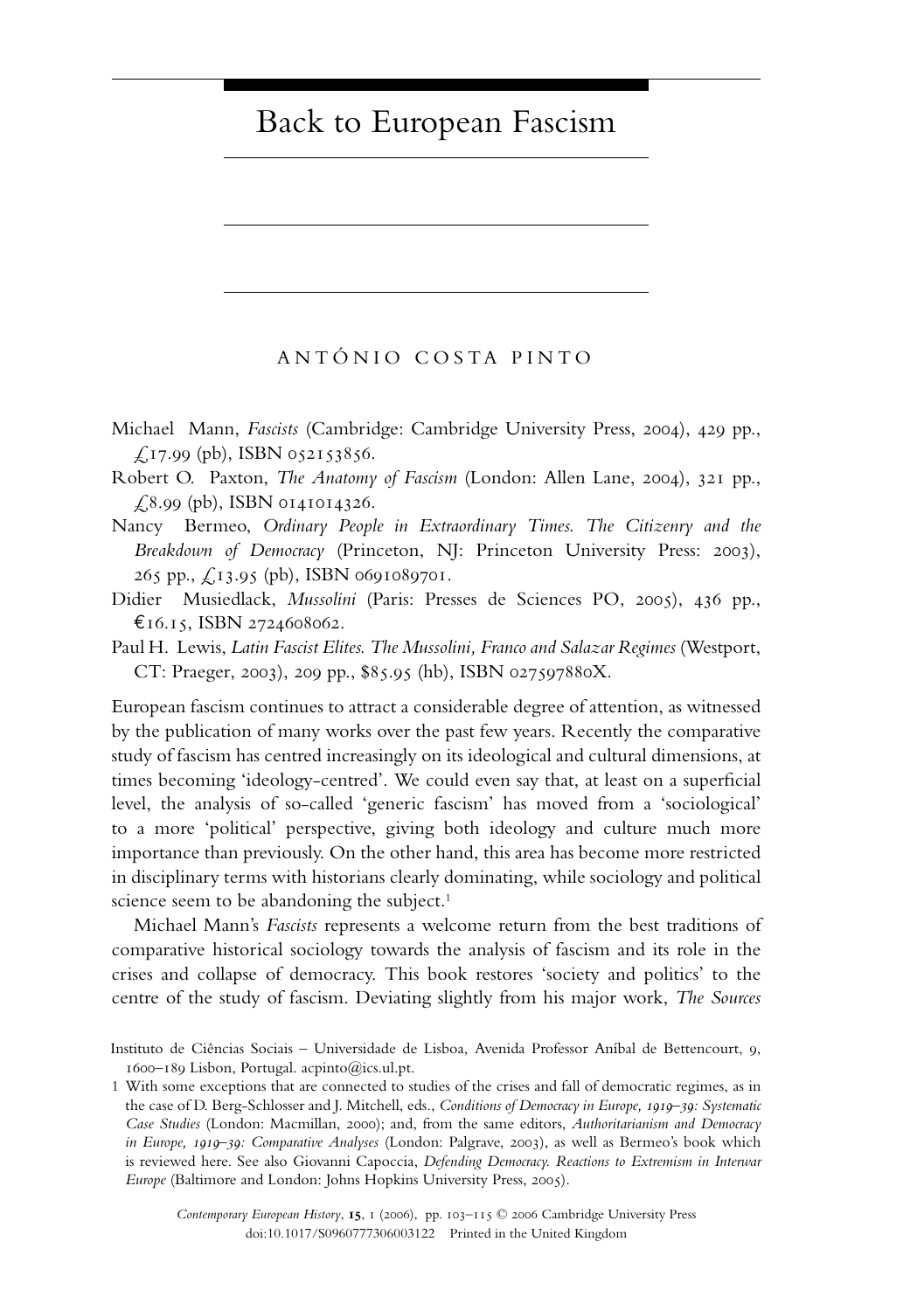*of Social Power* (1986, 1993), Mann utilises the vast academic literature on fascism to provide an analysis of both the phenomenon and the conditions for its success. This book asks the classic questions: who were the fascists, how did they grow and who supported them, and what are the conditions most conducive to their taking power? Through an examination of six cases in which fascist movements were important in overthrowing the liberal democratic order, and where they obtained power as either the dominant political force or as a junior partner, Mann attempts to construct a dynamic model that is not merely a taxonomy of fascism.

Like Mann's study, the historian Robert O. Paxton's *The Anatomy of Fascism* is also a critical reaction to some aspects of the 'ideological centrism' of recent years. Because it was written by a historian, criticism of 'culturalism' is more present in Paxton's book, the author of which is more marked by the 'fascistology' debates than is Mann. By claiming that 'what fascists *did* tells at least as much as what they *said*' (a stance that has been criticised by historians such as Zeev Sternhell and Roger Griffin), Paxton attempts to locate the ideas in their rightful place.<sup>2</sup>

It would be reductionist to say that Paxton's work is a development of his article, 'The Five Stages of Fascism'; however, in strictly theoretical–methodological terms, that is exactly what this is.<sup>3</sup> What Paxton has achieved in this book – which is the culmination of several years' research and teaching and is destined for a much greater audience than just the specialists – is to present a global vision of the fascist phenomenon in a more developed and sophisticated manner than before. The book's structure follows the five stages cycle: (i) the creation of the movements; (ii) their embedding in the political system; (iii) the seizure of power; (iv) the exercise of power; and (v) 'finally, the long duration, during which the fascist regime chooses either radicalisation or entropy' (p. 32). According to Paxton, this creates a simpler illustration of how fascism 'far from [being] static, was a succession of processes and choices', requiring different conceptual tools for each stage.

### **What is fascism?**

I readily confess that I do not know where the tendency for 'short definitions' of fascism comes from. Such definitions are obviously central to the functionality of an analysis: however, some are little more than sound-bites. There has, to my knowledge, been no similar obsession in the study of communism or democracy. Nevertheless, neither Mann nor Paxton can resist the temptation that captured their predecessors. Despite this, however, these works are much richer than the definitions and, particularly in the case of the former, the definitions represent the anchor in a sophisticated set of hypotheses concerning the success or failure of fascism. In other words, they are instruments of study that structure both the analysis and the narrative.

Mann begins his book with a definition of 'fascism in terms of [the] key values, actions and power organisations of fascists. Most concisely, *fascism is the pursuit of*

<sup>2</sup> See the indirect critique by Zeev Sternhell, *New York Review of Books*, 52, 8 (12 May 2005), which comments on Adrian Lyttelton's review of Paxton (*New York Review of Books*, 51, 16 (21 October 2004), and the very critical review of Roger Griffin in *American Historical Review*, 109, 5 (2004), 1530–1.

<sup>3</sup> See Robert O. Paxton, 'The Five Stages of Fascism', *Journal of Modern History*, 70, 1 (1998), 1–13.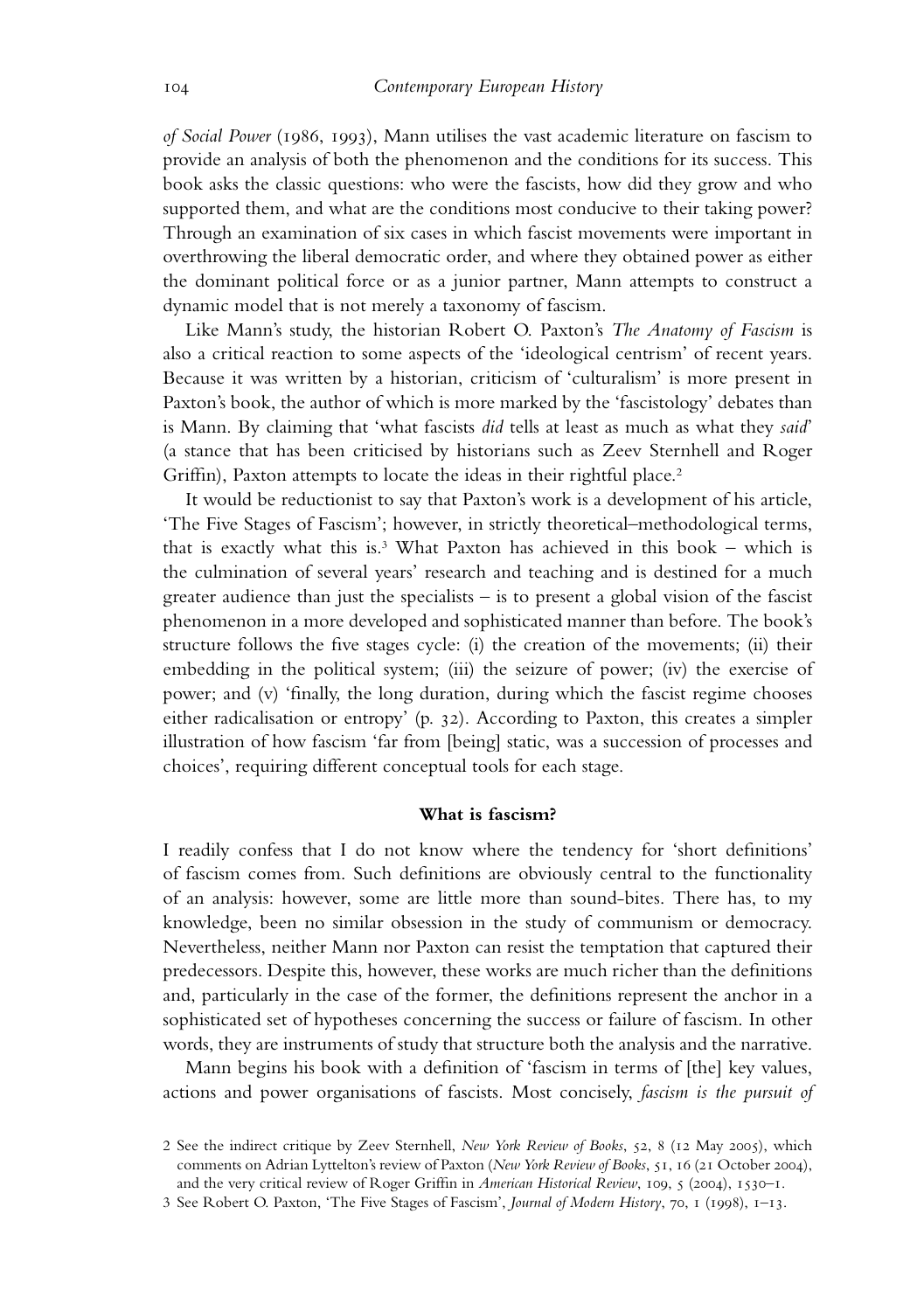*a transcendent and cleansing nation-statism through paramilitarism*' (p. 13). The five key terms, some with internal tensions, are nationalism, statism, transcendence, cleansing and paramilitarism. Given that many of these concepts are relatively consensual, it is not necessary to introduce them in any great detail:

- 1. *nationalism*: the 'deep and populist commitment to an "organic" or "integral" nation';
- 2. *statism*: this is concerned with goals and organisational form. The organic conception imposes an authoritarian state 'embodying a singular, cohesive will [as] expressed by a party elite adhering to the 'leadership principle' (p. 14). Mann is well aware of the tensions between 'movement' and 'bureaucracy' and confirms that 'fascism was more totalitarian in its transformational goals than in its actual regime form' (p. 13);
- 3. *transcendence:* this is the typical *neither/nor* of fascism as a 'third way'. Mann stresses that the 'core constituency' of fascist support can be understood only by taking their 'aspirations to transcendence' seriously. 'Nation and State comprised their centre of gravity, not class' (p. 15);
- 4. *cleansing:* 'Most fascisms entwined both ethnic and political cleansing, though to differ[ring] degrees' (p. 16);<sup>4</sup>
- 5. *paramilitarism*: both a key fascist value and an organisational form. Just as many analysts have done before him, Mann stresses that 'what essentially distinguishes fascists from many military and monarchical dictatorships of the world is [the] "bottom-up" and violent quality of its paramilitarism. It could bring popularity, both electorally and among elites' (p. 16).

This is not too far from other definitions of fascism, such as Stanley G. Payne's 'typological description', to give only one example.5 Mann states that the diverse combinations of this definition can result in 'more-or-less' fascist movements, but that he does not have the imagination to 'plot fascist movements (each one obviously unique) amid a five-dimensional space' (p. 17). However, one of the problems with the functionality of his definition is that it talks of different units, at times referring to parties or movements, at others referring to political regimes, and sometimes referring to both.

This same problem is also present in Paxton's book, given that 'a definition that does full justice the phenomenon of fascism must apply to the later stages as effectively as it does to the earlier ones' (p. 206). Paxton provides the definition at the end of his book:

Fascism may be defined as a form of political behaviour marked by obsessive preoccupation with community decline, humiliation, or victim-hood and by compensatory cults of unity, energy, and purity, in which a mass-based party of committed nationalist militants, working in uneasy but

<sup>4</sup> His study of this subject has in the meantime been published; see M. Mann, *The Dark Side of Democracy: Explaining Ethnic Cleansing* (New York: Cambridge University Press, 2005).

<sup>5</sup> Stanley G. Payne, *A History of Fascism, 1914–1945* (Madison: The University of Wisconsin Press, 1995), 7.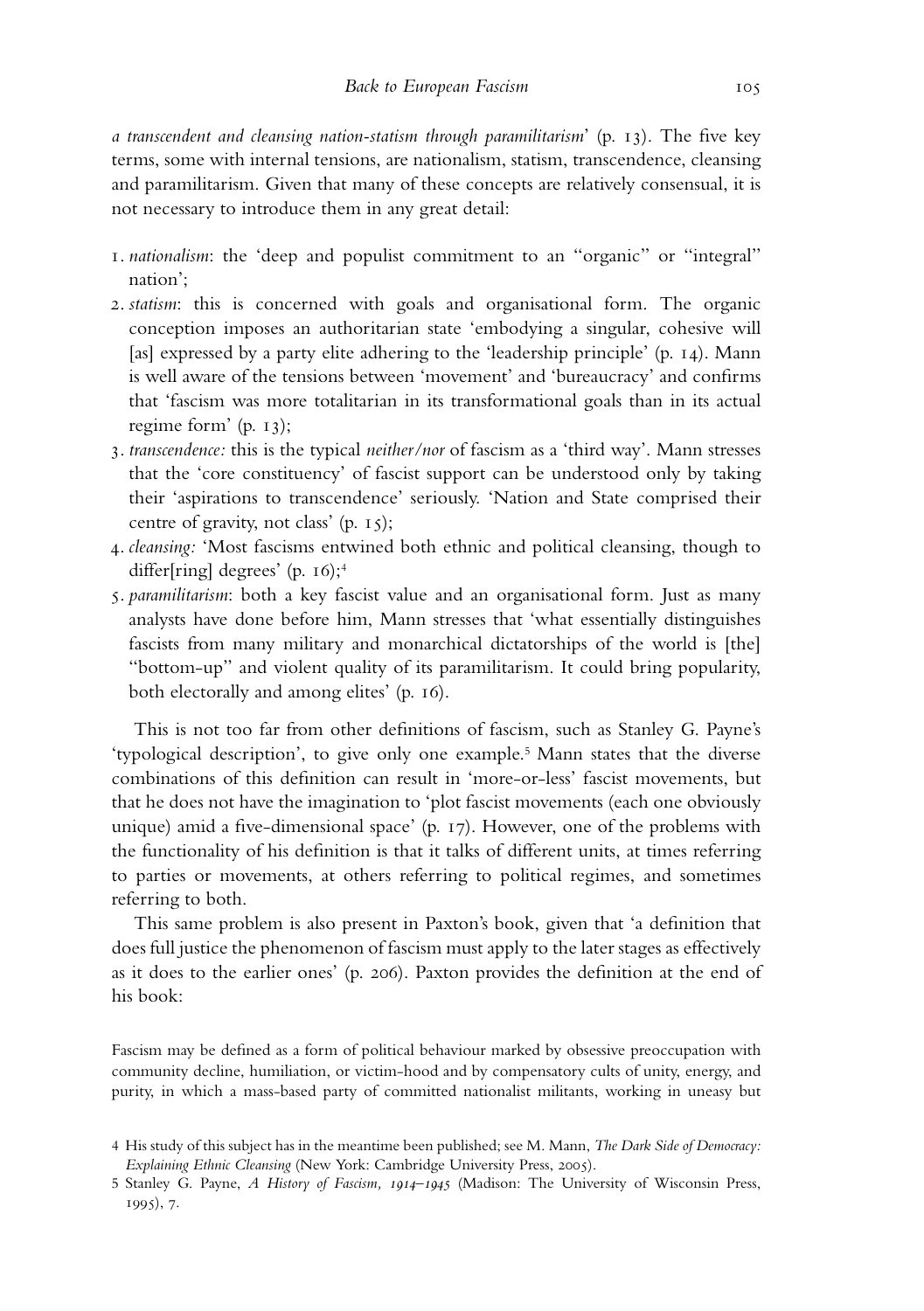effective collaboration with traditional elite groups, abandons democratic liberties and pursues with redemptive violence and without ethical or legal restraints goals of internal cleansing and external expansion. (p. 218)

Paxton views fascism 'primarily as [a] political phenomenon'. However, his attempt to obtain a balance between the various stages in the definition is very difficult to achieve, since it is not part of a rigorous 'anchor', thereby underlining the need to use different conceptual tools for each stage. 'Fascism in action looks much more like a network of relationships than a fixed essence' (p. 207).

There are some points common to both definitions, with the first being the trilogy: ideology/collective action/organisational forms. In different ways, they both criticise the 'cultural-linguistic turn'. In his explicit criticism of Roger Griffin, the author of the influential book, *The Nature of Fascism*, <sup>6</sup> Mann claims that 'without power organisations, ideas cannot actually do anything', meaning that we must therefore add to its values, 'programs, actions and organisations' (p. 12).

I do not believe that it is worth spending much time discussing the 'ideology versus political praxis and institutions' debate that exists amongst 'fascistologists', a debate that has already achieved parochial proportions. In the past, some historiographic polemics about the relative importance of ideology were significant, particularly on the rejection by some Marxist historians of the importance of ideas in Italian fascism, for example, or on the relative strength of French fascism.<sup>7</sup> Some of these discussions, such as the debates regarding the concept of totalitarianism or about 'fascism versus authoritarianism' as the characterisation of the right-wing dictatorships of the period, were more general in nature.8 Almost all of these debates had an ideological component, although the majority of the most noted historians of fascist ideology developed definitions of fascism that also integrated the type of party and form of regime.<sup>9</sup> Developing a synthesis of these debates in 1995, Payne noted that the 'complexity of fascism cannot be adequately described without recourse to a relatively complex typology, however laudable the principle of parsimony may be'.10

<sup>6</sup> Roger D. Griffin, *The Nature of Fascism* (London: Pinter, 1991). See his review of *Fascists*, in which he states that Mann 'adds nothing substantially new to the sociological comparative approach of Juan Linz nearly three decades ago', considering his definition 'an anti-climax', in *History Today*, 54, 11 (2004), 78.

<sup>7</sup> For more on the so-called 'Sternhell debate' concerning French fascism see Antonio Costa Pinto, ´ 'Fascist Ideology Revisited: Zeev Sternhell and his Critics', *European History Quarterly*, 16 (1986), 466–83. See also Roger Eatwell, 'On Defining the "Fascist Minimum": The Centrality of Ideology', *Journal of Political Ideologies*, 1, 3 (1996), 303–19.

<sup>8</sup> See Juan J. Linz, *Authoritarian and Totalitarian Regimes* (Boulder: Lynne Rienner, 2000); *Fascismo, autoritarismo, totalitarismo* (Rome: Ideazione Editrice, 2003).

<sup>9</sup> For example, Emilio Gentile defines Italian Fascism as 'an *experiment in political domination* undertaken by a *revolutionary movement ...* that aspires toward a monopoly of power and that *...* constructs a new state based on a *single party-regime*, with the chief objective of *conquering society*'. Cf. 'Fascism and the Italian Road to Totalitarianism', paper presented to 19th International Congress of Historical Sciences, Oslo (6–13 August 2000), 3. See also Emilio Gentile, *Fascismo. Storia e Interpretazione* (Bari: Laterza, 2002).

<sup>10</sup> Payne, *History*, 5.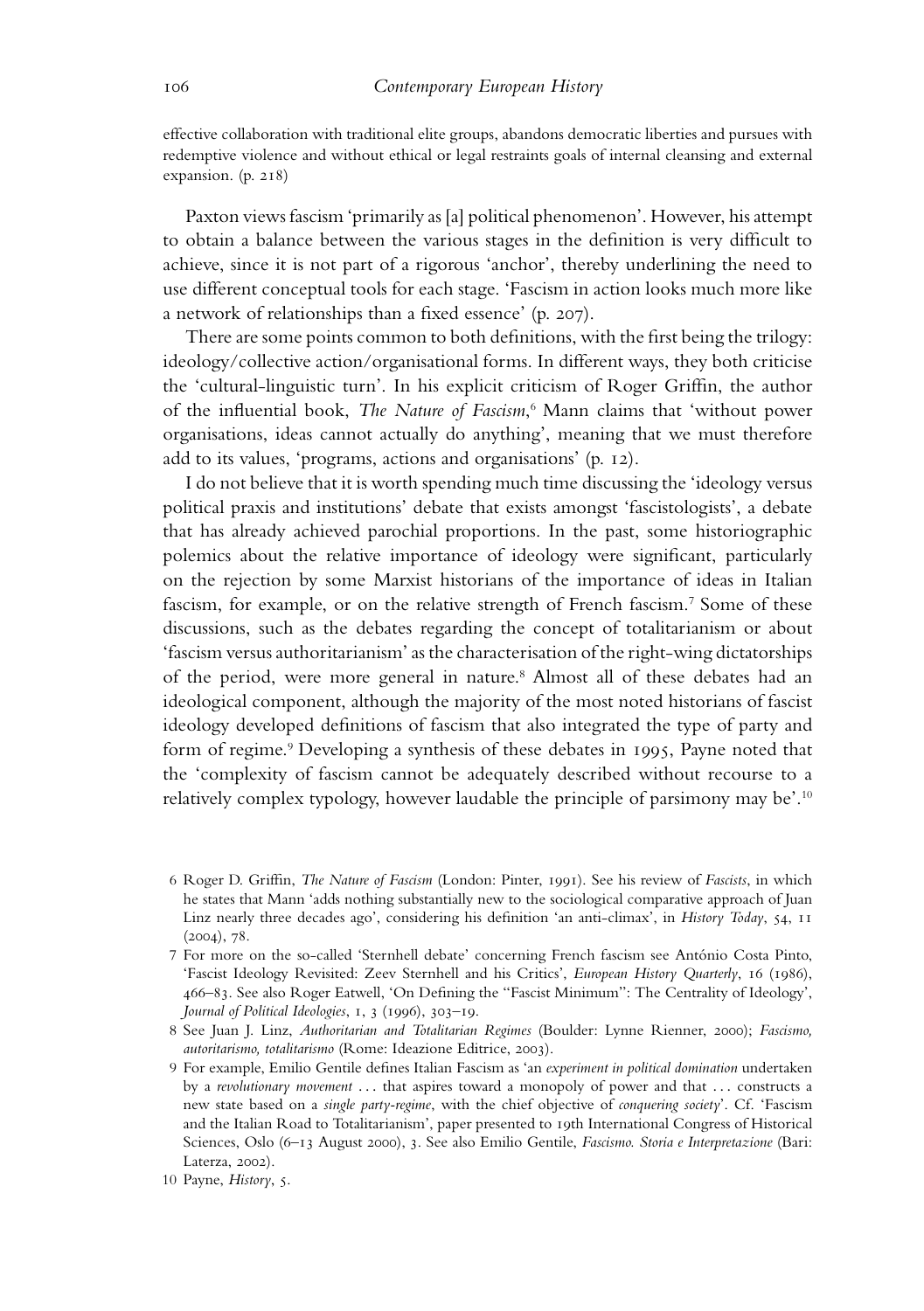#### **Where, who, how and why?**

More consensually, and in agreement with many historians, Mann considers fascism, to use Roger Eatwell's expression, as being 'European-epochal', and a variant of authoritarian reactions in the context of crises.11 Nevertheless, despite fascism there 'was set aside a single large geographical block of authoritarian regimes' where 'notions of general crisis do best at explaining the general authoritarian surge, less well at explaining the rise of fascist movements' (p. 48). It is in the context of the democratic crises of the interwar period that he could have incorporated Nancy Bermeo's excellent work, *Ordinary People in Extraordinary Times*, into his analysis. This is a book that she herself defines as 'a comparative political history' of the role of ordinary citizens in the breakdown of democracy.

Bermeo analyses seventeen cases of authoritarian take-over in Europe during the 1920s and 1930s, testing the polarisation thesis.12 This classic model of 'polarised pluralism', which was developed by the Italian political scientist, Giovanni Sartori, states that 'party systems (and the party elite) must restrain the forces of polarity inherent in political democracies. If party systems fail to constrain both the ideological range and the number of parties *...* centrifugal forces will tear democracy apart' (p. 19). While this does not negate the validity of the thesis according to which political actors, when they group themselves in opposing and distant ideological camps, vacate the middle ground and leave democracy vulnerable to collapse, Bermeo shows that ordinary people are 'the "masons of polarisation" ' in only a very small number of cases. 'Mass defections to extremists parties are rare' (p. 5). Elite polarisation is, therefore, much more important in the breakdown of democracy.

In order to substantiate her argument, Bermeo examines two levels of polarisation: private polarisation, such as changes in voting preferences; and public polarisation, including mobilisations and counter-mobilisations in public space. Her conclusion is that the fall of the democracies was mainly 'stories of elite failure' (p. 6). To verify the classic hypothesis of polarisation, there must be in each democracy 'relevant anti-system parties' that are situated 'two poles apart' on the left–right spectrum, 'mutually exclusive, bilateral oppositions flanking the democratic governments that fail', and, most importantly, the 'enfeeblement' of the centre and the 'prevalence of centrifugal drives over centripetal ones' (p. 52). Ordinary citizens, as voters, would desert centrist parties and transfer their allegiance to the extremes. Nonetheless, only the second characteristic is present in virtually all cases; rather unhelpfully, however,

<sup>11</sup> Roger Eatwell, 'Towards a New Model of Generic Fascism', *Journal of Theoretical Politics*, 4, 2 (1992), 161–94; *idem*, 'European Fascism? Approaches and Definitions', in Stein U. Larsen, ed., *Fascism Outside Europe* (New York: SSM-Columbia University Press, 2001). See also Aristotle Kallis, 'The "Regime-Model" of Fascism: A Typology', *European History Quarterly*, 30 (2000), 77–104.

<sup>12</sup> Nancy Bermeo's work examines the European experiences of the period between the two world wars, and the Latin American experiences of the 1960s and 1970s; however, only the introduction and first part of this book will be reviewed here. Some other reviews of this work are more concerned with the Latin American aspects; see, e.g., W. Rand Smith, *Latin American Politics and Society*, 46, 3 (2004), 131–4, and Frances Hagopian, 'What Makes Democracies Collapse?', *Journal of Democracy*, 15, 3 (2004), 166–9.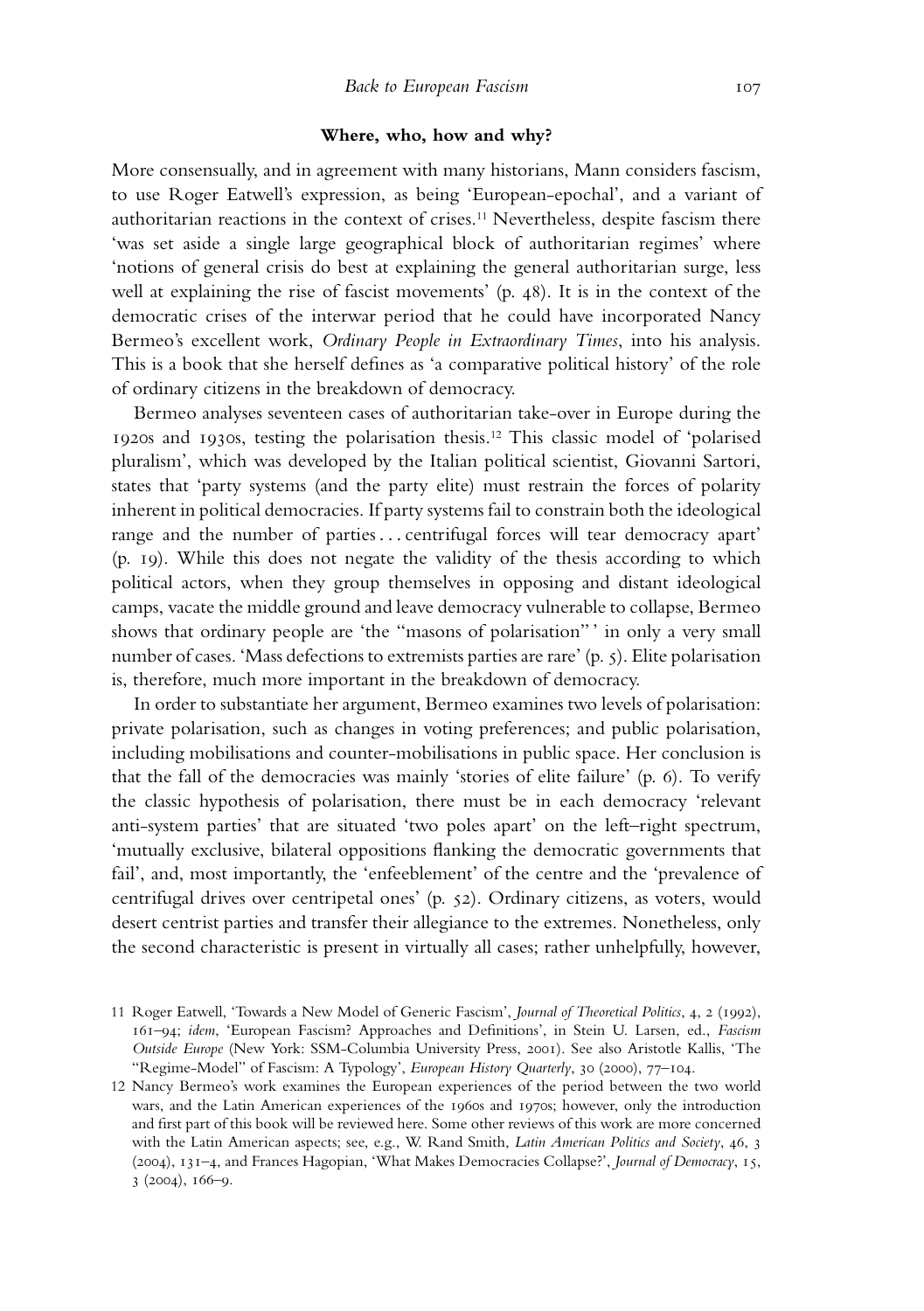it is also present where democracy survived. Elsewhere, polarisation is much more obvious among the elite and in the public space.

Bermeo well illustrates the conservative elite's over-reaction to what she calls 'polarisation in public spaces'. For Mann, too, 'class does matter, profoundly, if in a rather peculiar way'; hence the upper classes greatly exaggerated the dangers, 'reaching for the gun too abruptly, too early' (p. 25). Yet this cannot explain fascism, 'since only a few countries in this zone actually generated mass fascism, and they did not normally do so at the initiative of the upper classes' (p. 25). As Bermeo notes, 'the rise of fascism and the fall of inter-war democracies are not synonymous processes. In fact, using the cases of fascist victory as a base for generalisations about the breakdown of democracy can be highly misleading' (p. 22).

Whereas Bermeo deals with all the cases in which democracy broke down, Mann looks at where authoritarianism emerged victorious, where fascism emerged as a variant of authoritarianism, and where it played an important part in the downfall of democracy. The strength of fascism-as-a-movement was greater in Germany, Hungary, Austria and Italy, where fascists arrived in power with varying degrees of social and political support. Spain, on the other hand, was chosen to exemplify a case in which 'fascism remained the subordinate member of the authoritarian family' (p. 30). Mann also examines macro-theories concerning the crises of democracy and the rise of the dictatorships, seeking those that are also operatives for fascism. He successively tests the hypotheses related to the economy, politics and ideology, even although with some lack of precision and a fluid prose that is full of exceptions.

There is a very large number of studies correlating dictatorships with the degree of economic development. In empirical terms, and with Germany as the exception, it would seem that 'the rise of authoritarianism was mainly a problem for the lessdeveloped countries of inter-war Europe', although 'the largest fascist movements were found at all levels of development'. It would seem, therefore, that fascism is unrelated to levels of economic development (p. 51).

The relationship between fascism and class conflict has led to the publication of a profusion of academic studies. For Mann, it 'is less profit than the defence of property that motivates the capitalist class', and 'property was associated in the ideology of the time with two fundamental desirable social values: order and security' (p. 63). Perhaps 'because of the role that ideology plays in defining "interests" more broadly than rational-choice theory suggests' (p. 63), Mann finds five reasons for the overreaction. These are all well known: the 'security dilemma'; the vulnerability of the property rights of agrarian landlords; the threat to the 'caste-like autonomy' of the military by the left; the reaction of the churches to the secularism of the left; and, finally, 'geopolitics also marked the problem of order' (p. 356). In the military arena, which is often underestimated in the social sciences, Mann notes that some of the links are with the First World War; yet here the most operative dimension is the 'link between military and ideological power, that is, on the rise of paramilitary values'.

We could go on, but the problem is that many of the cleavages previously analysed are those of authoritarianism in general. As Mann recognised, 'the major divide – both conceptually and geographically – was between liberal democracy and forms of rightist authoritarianism' (p. 90). Where, then, do the fascists fit in? Clarity is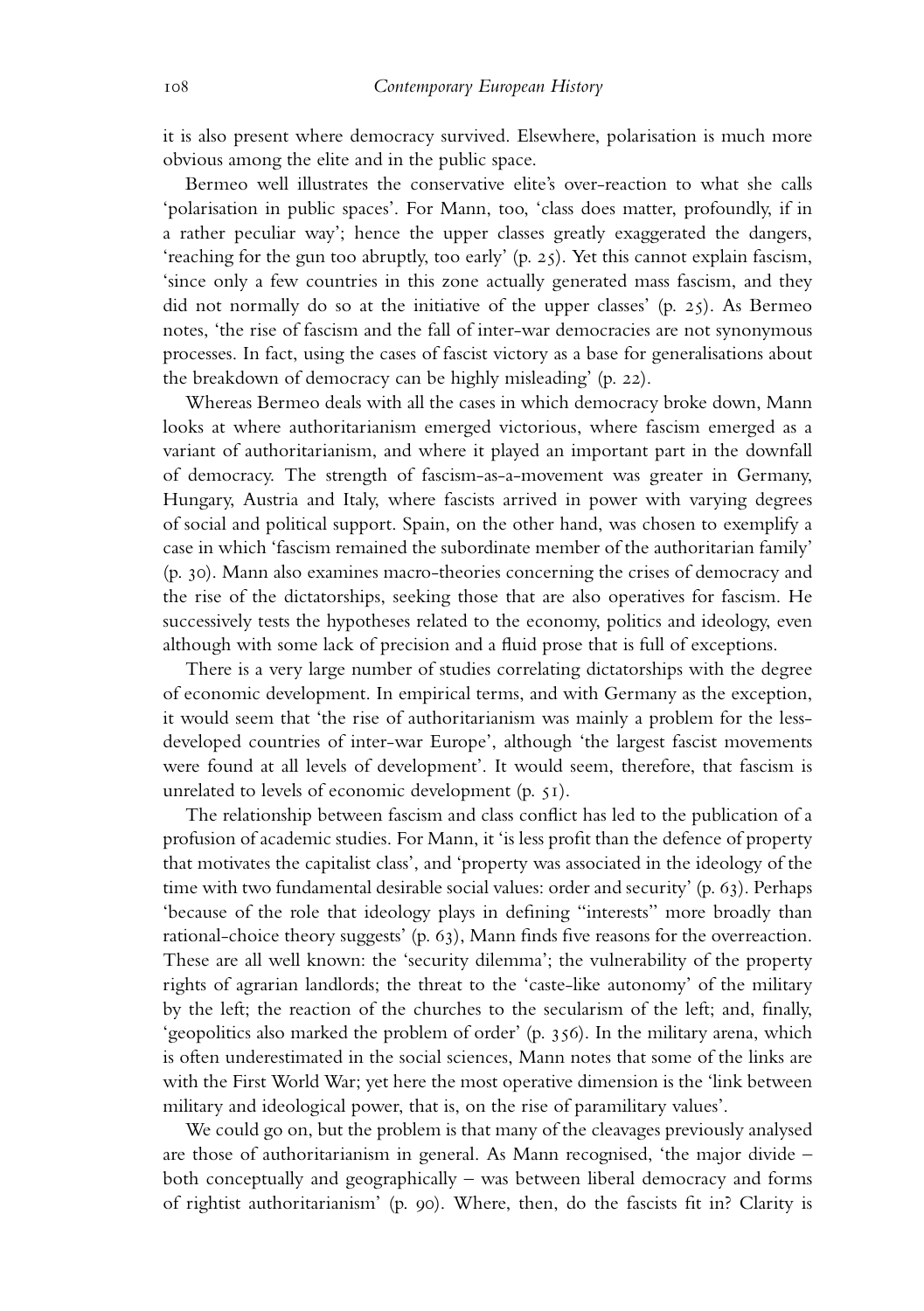not Mann's strength, and in his conclusion he considers that they were 'nurtured among the authoritarian rightists', even if they were 'distinctive'. Thus, 'neither their organisation, nor their values [were] allowed to be simply a vehicle for class interests. Organisationally they were a "bottom-up" movement, not a top-down one. And they were driven in "radical" directions by their own core values' (p. 358). However, characterising fascism along these lines does not explain its success in all cases. As Mann himself recognises, it is much easier to generalise about the causes of the rise of authoritarianism than it is for the rise of fascism.

*Fascists* is more interesting for its attempted characterisation of the 'social settings' that led to the growth of fascism than it is for the analysis of the regimes and their institutions. Mann frames the growth of fascism around four crises that are associated with the four sources of power: 'war between mass citizens' armies; severe class conflict exacerbated by the Great Depression; the political crises arising from the attempts of many countries at a rapid transition toward a democratic nation-state; and a cultural sense of civilisational contradiction and decay' (p. 23). While all four crises weakened the ability of elites to continue leading, fascism offered solutions for them. Despite having different causes in each country, fascism 'was strongest where we find distinct combinations of all four' (p. 23). Mann then concentrates on the three core 'fascist constituencies', including the fascist values and organisations identified earlier and which resonated most strongly, and therefore came to 'organise actual fascist movements' (p. 26). Here Mann includes the broad category of 'followers' – both fascist militants and the electorate.

- 1. *Constituencies favouring para-militarism:* in all cases, the fascist core consisted of the two successive generations of young men who came of age between the end of the First World War and the late 1930s. These men were the product of the 'modern' and 'moral' socialisation of two institutions – secondary and higher education and the armed forces – which were 'encouraging militarism'.
- 2. *Constituencies favouring transcendence*: the class composition of fascism is complex and variable. More important is its localisation in the economic sector: 'fascists tended to come from sectors that were not in the front line of organised struggle between capital and labour', thereby favouring a movement that would transcend class struggle (p. 27).
- 3. *Constituencies favouring nation-statism*: 'Fascists were at the heart of either the nation or the state *...* locations were similar across countries. Soldiers and veterans above all, but civil servants, teachers and public sector manual workers were all disproportionately fascist' in countries with mass fascism (p. 27).

It is within this framework that Mann analyses the national examples. While I am unable here to do justice to his chapters on the five case studies, all of which are extremely rich in information and analysis (even if a little confusing at times), his final conclusions do not explain the fascists' success satisfactorily.13 In the Italian

<sup>13</sup> Some reviewers (e.g. F. H. Adler in *Comparative Political Studies*, 38, 6 (2005), 733) have noted various errors of fact in Michael Mann's book. It is natural for some mistakes to be made in a comparative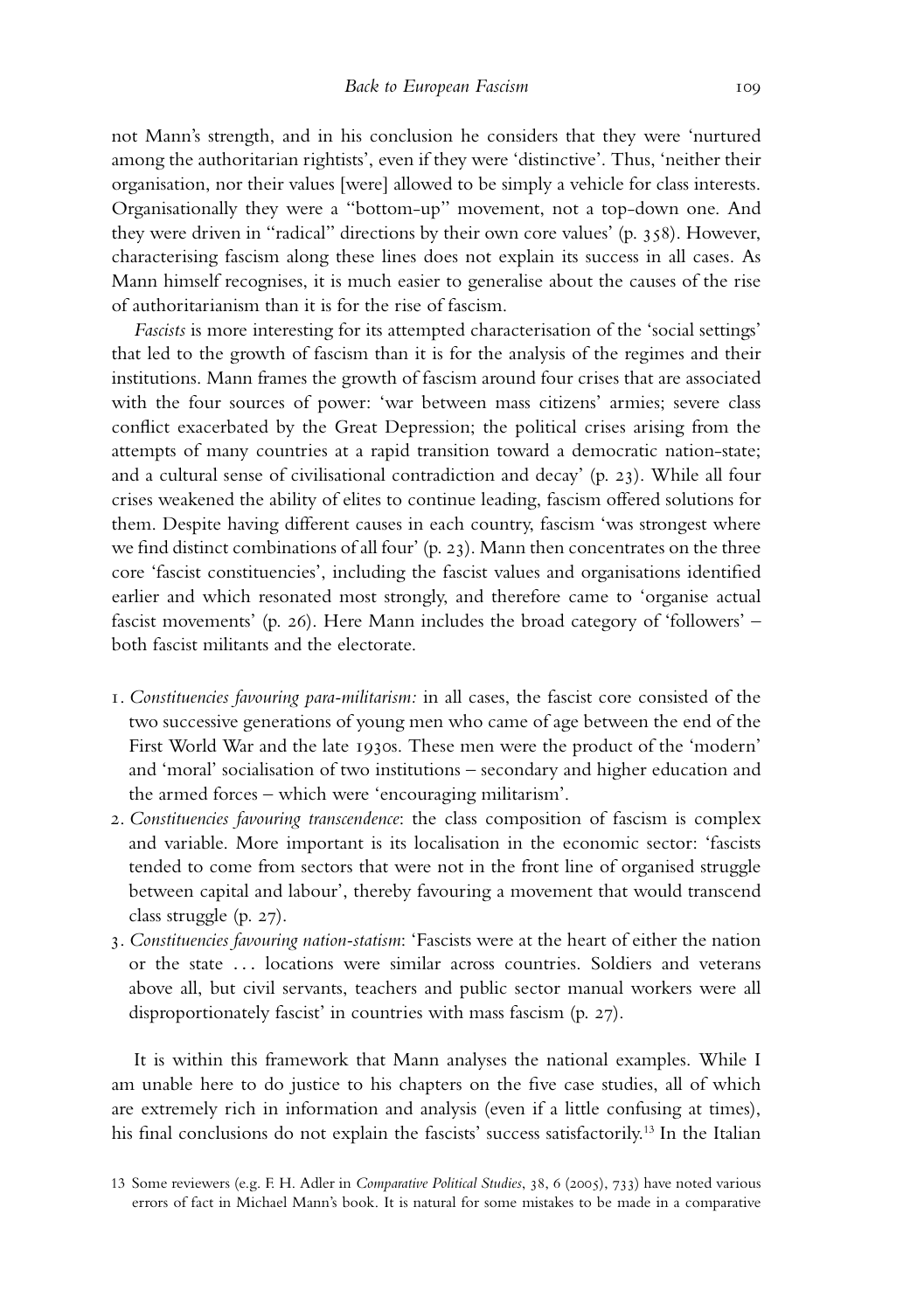case, it was 'intense class struggle, post-war paramilitarism, and a weakened old regime'. In the German case, paramilitarism was again important; class conflict, though relevant, was not dominant. Unlike Italian Fascism, Nazism was also a popular electoral movement, 'thus Nazi transcendent nation-statism was sufficiently popular to bring it to the brink of power' (p. 362). Austrian fascism was divided between two rival fascist movements: '[t]he para-militaries of both parties attempted coups, but got into power only with the help from the military power of the state' (ibid.). Hungarian and Romanian fascism only emerged during the mid-1930s, well after the threat from the left, 'thus fascists had no capitalist bias; indeed they became rather proletarian in their composition. In both cases para-militarism was used more as an electoral tool than to repress rivals or to seize power'. In the end the military triumphed over paramilitary power, and radicalising authoritarians triumphed over fascists. Only the chaos of the final years of the war allowed the fascists a brief, doomed victory' (p. 363). In the Spanish case the 'old regime experienced the least disruption among all the case studies, and so conservative authoritarians, not fascists, dominated' (ibid.).

While the explanation for each case requires local factors, are there 'common factors determining the power of fascists'? One of the least important factors was the 'threat of the working class'. In relation to the strength of fascism, the main attraction for militants was centred on its ability to trap young single men within fraternal, hierarchical and violent 'cages'. Fascism also attracted substantial electoral support that was based on a combination of the first three of Mann's fascist characteristics: statism, nationalism and class transcendence. In the end 'the popularity of fascism was greatly affected by the political strength and stability of old regime conservatism, which, more than liberal or social democracy, was fascism's main rival' (p. 364). In conclusion, 'fascism resulted from the process of *democratisation* amid profound war-induced crises' (p. 365).

Paxton is less ambitious in his analysis of the factors behind the success of fascist movements. His chapters dealing with the emergence of fascism underline the fact that fascism was a 'latecomer'. He notes that there is one precondition: mass politics. Recruitment to and the social bases of the fascist movements are dealt with in fewer than four pages. His principal goal is to avoid the 'false trails', namely to study fascism 'by its origins'. He examines two successful examples (Italy and Germany) and one unsuccessful (France), as well as brief regional and national studies (the Po valley, Schleswig Holstein and France) to illustrate the conditions that nurtured fascist movements. Paxton's general direction is well known, but it lacks structure and fails to prioritise among violence, nationalism and polarisation. The strength of his analysis, however, is in the elegant examination of the processes and context of fascism's rise to power. As he states, 'fascist success depends as much on allies *...* as on the special qualities of the movements themselves'. It is exactly because of this that he dedicates

study such as Mann's; however, a more attentive editor could have eliminated many. I will limit myself to indicating two errors: Portugal was not neutral in the First World War, but fought on the side of the Allies, suffering large numbers of casualties in the process (67); Mann also talks of the Spanish Third Republic when it was, in fact, the Second Republic (363).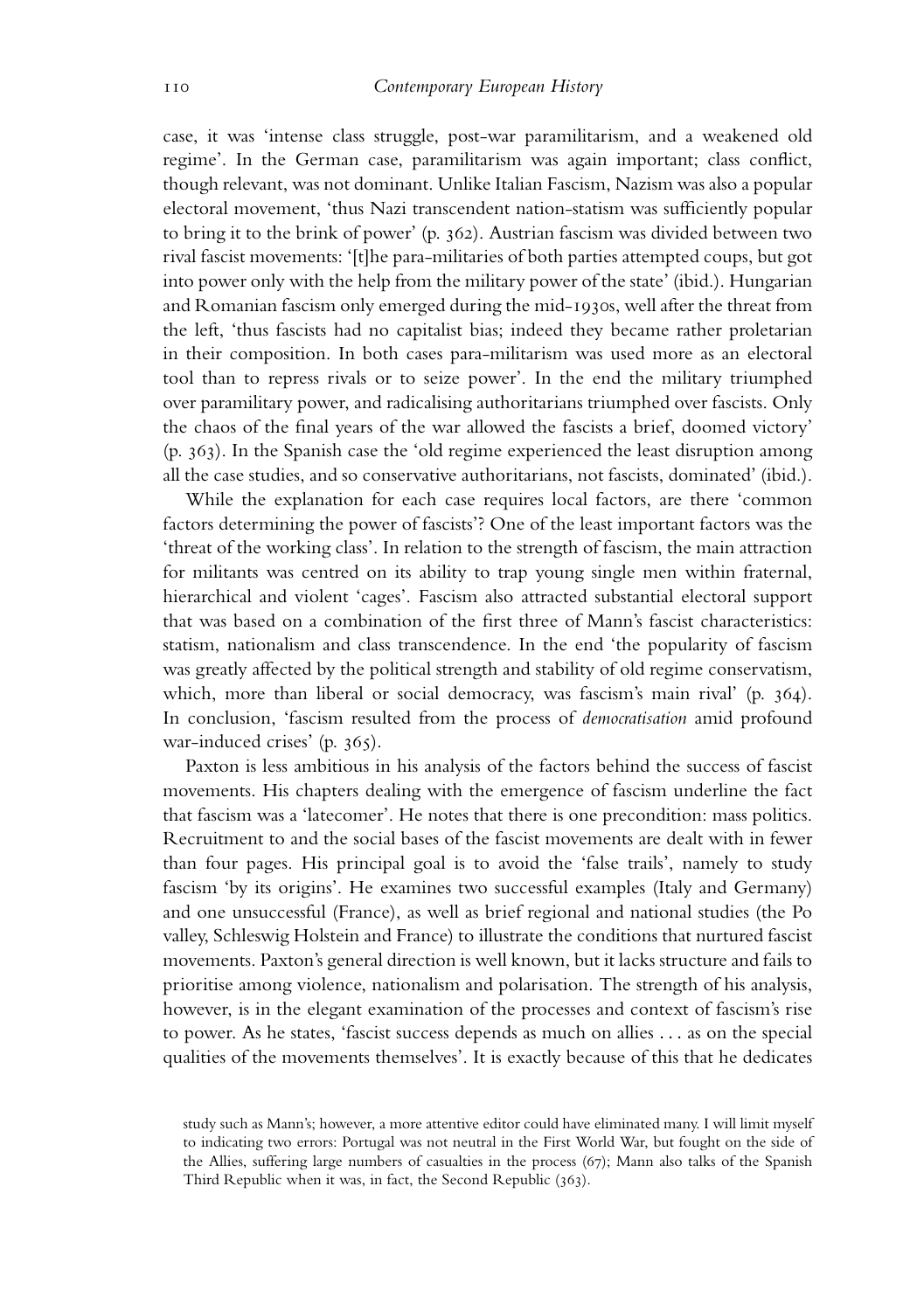one chapter to the 'final essential precondition of successful fascism: decision-makers ready to share power with fascist challengers' (p. 86).

Describing the classic examples of Italy and Germany, Paxton begins by telling us what did not happen: electoral majority or victorious insurrections. He attempts a 'non-deterministic' description that underlines what it was that fascism offered to the conservatives (such as a mass following, new faces, a 'magic formula' for weaning workers away from Marxism, overcoming disorder) that made them reject other alternatives and 'choose the fascist option' (p. 102). To put it briefly, 'the fascists offered a new recipe for governing with popular support, but without any sharing of power with the left, and without any threat to conservative social and economic privileges and political dominance. The conservatives, for their part, held the keys to the door of power' (p. 104). It was, therefore, a pure exercise of elite rational choice: the 'revolution' came after the seizure of power.

Paxton and Bermeo agree that the crises of democracy and fascism are far from being a marriage. In the middle of the crises, it is the decision of the conservatives that was at the root of fascist success. 'All that is required to fit [Paxton's model] is polarisation, deadlock, mass mobilisation against internal and external enemies, and complicity by existing elites' (p. 116). But why is it, 'if [when] conservatives could rule alone, they did', that they decided to call for the fascists? As almost all writers before him, Paxton, like Mann, recognises that 'conservative regimes of all sorts have provided unfavourable terrain for fascism to reach power' (p. 111). However, in the Italian and German cases, the crises favoured the fascists, and they were co-opted into power. Paxton seems to rely a great deal on elite choice: 'it works better to see the fascist seizure of power as a process: alliances are formed, choices made, alternatives close off'. Crises may have made the space available, but it 'was the unfortunate choices [made] by a few powerful establishment leaders that actually put the fascists into the space' (p. 118).

#### **Exercising power**

Paxton dedicates half his book to the functional operation of the new political power in Italy and Germany. He does so in a way that is coherent, with his characterisation of 'Fascism in power [as] a compound, a powerful amalgam of different but marriageable conservative, national socialist and radical right ingredients, bound together by common enemies' (p. 206). Following the 'dual state–polyocracy' route that is an analytical tradition of studies of Nazism,<sup>14</sup> and attempting new applications of the same, particularly in relation to Mussolini's Italy, Paxton distinguishes the regimes according to the 'tensions' between the four poles of power that he developed in his 1998 article as 'the four-way struggle for dominance':

The fascist leader; his party (whose militants clamoured for jobs, perquisites, expansionist adventures, and the fulfilment of some elements of their early radical programme); the state apparatus (functionaries such as police and military commanders, magistrates, and local governors);

<sup>14</sup> E. Fraenkel, *The Dual State* (New York: Oxford University Press, 1941).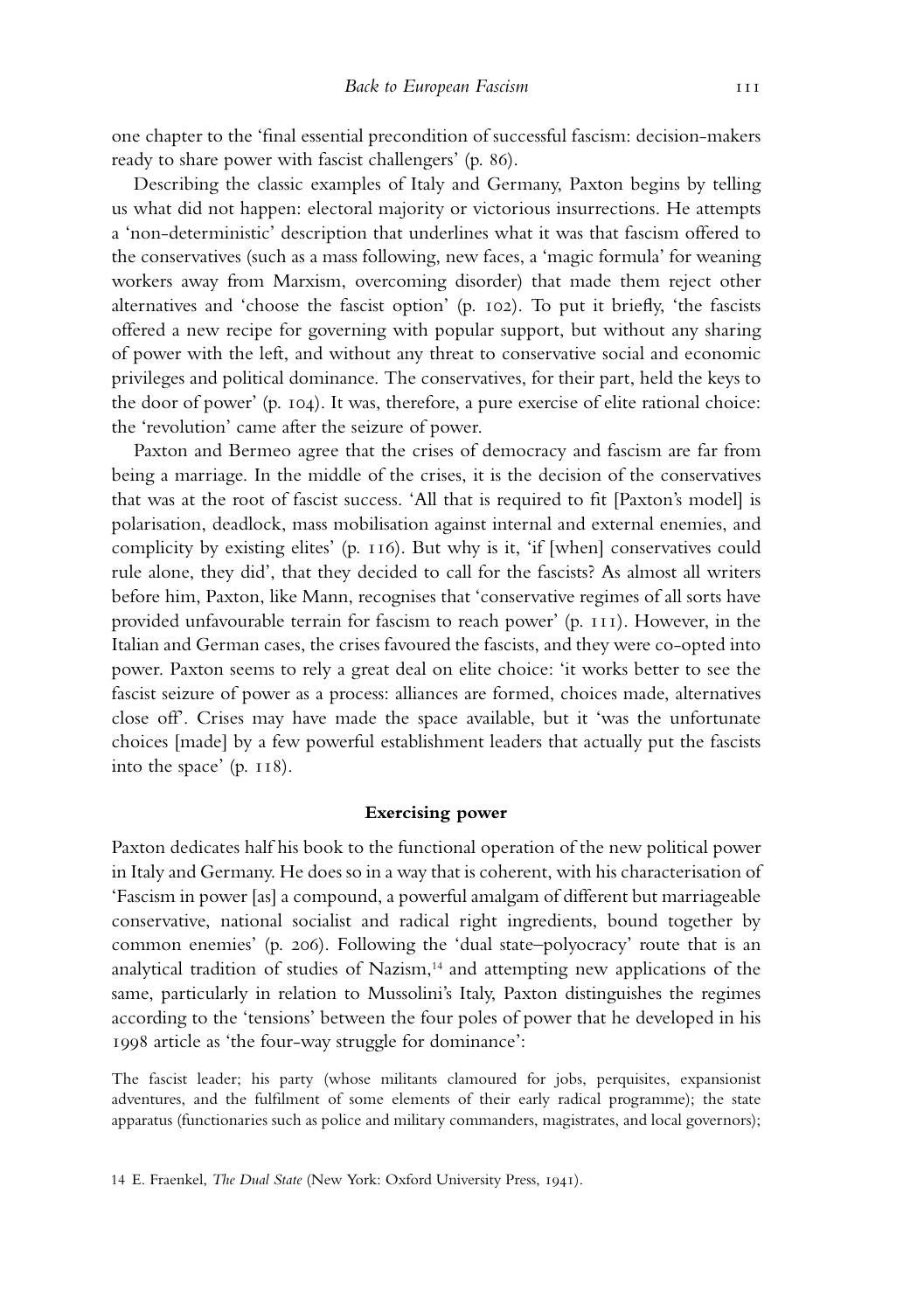and finally civil society (holders of social, economic, political, and cultural power such as professional associations, leaders of big business and big agriculture, churches, and conservative political leaders). These four-way tensions gave these regimes their characteristic blend of febrile activism and shapelessness. (pp. 123–4)

Some of these poles are not well defined by Paxton, and they vary between the article and the book. This is so with regard to the armed forces, which disappear in the book to be amalgamated under the item 'civil society', a term that aggregates 'organised interests', including the churches. Nevertheless, the hypothesis remains very fruitful. From this perspective he compares the two dictatorships, concentrating on charismatic leadership and the 'tug-of-war' between the fascists and the conservatives, the leaders and the party, and the party and the state. While the perspective may not be new, he illustrates the functional dynamic of fascism in power in relation to these axes with great analytical and comparative elegance. More importantly, he stresses that these are the fundamental differences from other variants of authoritarian rule that did not experience these tensions during the period. I am, perhaps, a poor critic of Paxton, because I have to admit that I identify myself with his hypotheses.

This perspective has already been used to analyse German Nazism.15 Paxton, however, believes that Italian Fascism can also be interpreted 'as an Italian version of the dual state' using the same tools, although Mussolini had to 'accord far more power to the normative state than Hitler did' (p. 122). For Paxton, although Hitler's and Mussolini's style of rule were different, charismatic leadership is one of the identifying traits of fascist dictatorships. While Hitler has been the subject of countless studies, biographies of Mussolini only recently experienced a surge with the publication of two voluminous works about the Italian dictator.16 The French historian, Didier Musiedlack, who is the author of an excellent study of the Fascist political class,<sup>17</sup> has written a concise biography of Mussolini. This study is particularly interesting because it is not so much a narrative biographical study but is mainly concerned with the construction of the myth of Mussolini, his charismatic affirmation and his place in the functioning of the Fascist regime. Musiedlack is close to Paxton in his constant references to the role of the institutions in the construction of the 'myth of the Duce', in the decision-making process and in the incomplete 'dual state'.

In this biography, Mussolini's transformation from head of government to Duce and the 'sacralisation' of his person are particularly well illustrated. It was a task of both the propaganda apparatus and the party, which was the principal source of power independent of the old elites – the king included. As Musiedlack notes, 'before the Fascist Party, Mussolini's attitude is, in a certain sense, always coherent: denying the party parity with the state and, *a fortiori*, any idea of the supremacy of the party over the state'; however, 'State and party encounter their unity in the context of

16 P. Milza, *Mussolin*i (Paris: Fayard, 1999); R. J. B. Bosworth, *Mussolini* (London: Arnold, 2002).

<sup>15</sup> See the pioneering works by M. Broszat, *The Hitler State* (London: Longman, 1981); H. Mommsen, *From Weimar to Auschwitz* (Princeton: Princeton University Press, 1991); and N. Frei, *National Socialist Rule in Germany: the Führer State, 1933–1945* (Oxford: Blackwell, 1993).

<sup>17</sup> D. Musiedlack, *Lo Stato Fascista e la sua Classe Politica, 1922–1943* (Bologna: Il Mulino, 2003).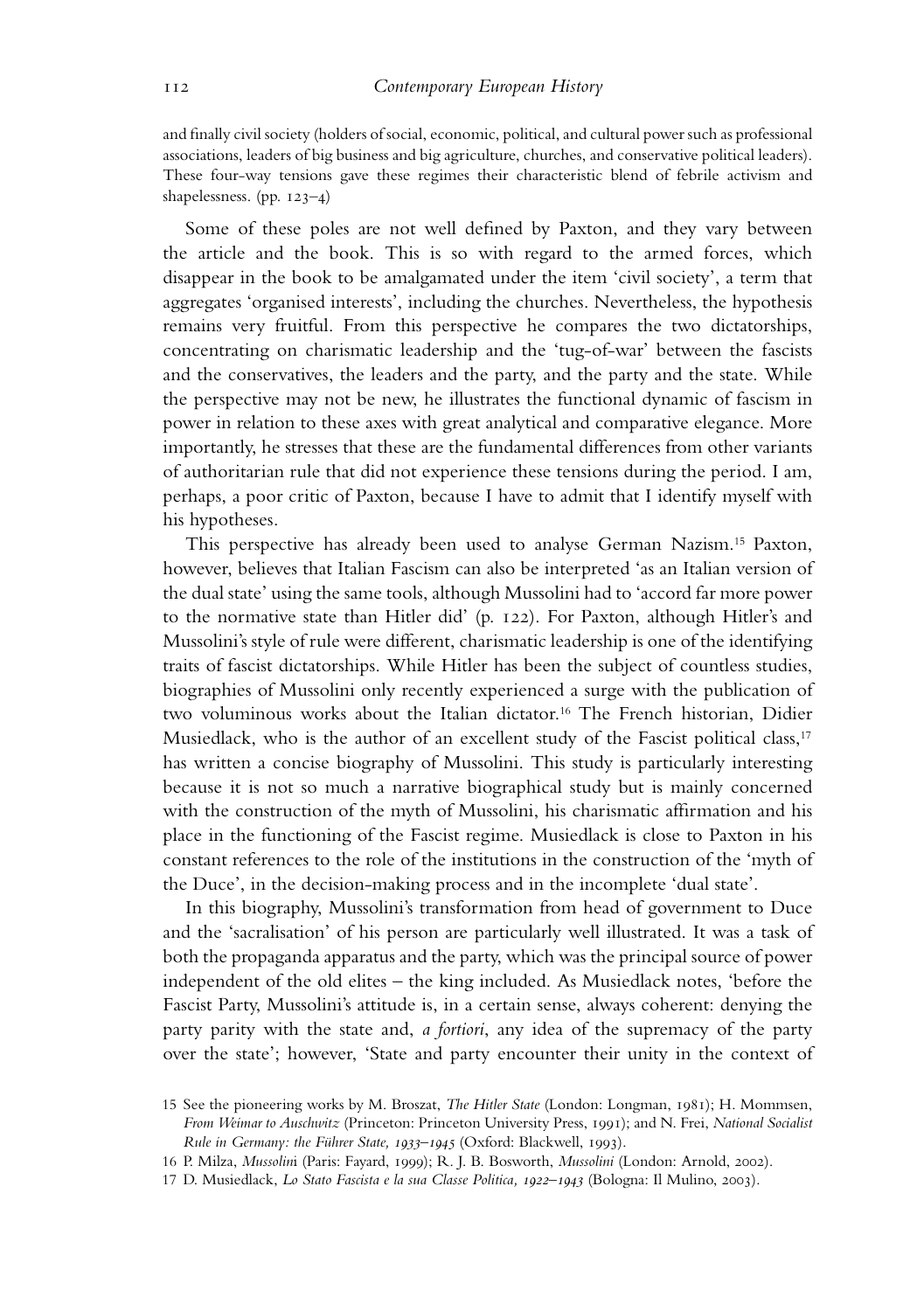a personal union around the leader' (p. 317). To use Hans Mommsen's typology, Mussolini was a 'strong dictator', who centralised a large proportion of decisionmaking and concentrated ministerial portfolios in his person, even if by the end of the 1930s he was obliged to coexist with 'a system of legislative production that, even while reformed, was maintained' (p. 390).

As Musiedlack has noted, studies of the decision-making process and of the fascist governing elite are scarce. The old and rich tradition of elite studies in political science can tell us much about the structure and operation of political power in the dictatorships that were associated with fascism, whether through the characterisation of the socio-professional structure or by the modes of political elite recruitment that expresses the extent of its rupture and/or continuity with the liberal regime, the type of leadership, the relative power of the institutions in the new dictatorial system and other aspects that we have discussed above. This is what Paul H. Lewis, a political scientist and author of two pioneering works on the ministerial elite of the Iberian dictatorships, has done.18 In his book *Latin Fascist Elites* he conducts and develops these studies to include Italian Fascism. It is strange that while there are a large number of studies of Italian Fascist leaders, there has been, to my knowledge, no comparative study of contemporaneous south European regimes.19

Lewis's book is very informative, and not only does its structure enable us to observe the changes in government composition, but it also presents a convincing periodisation, as well as an operative classification that is based on the studies of Harold D. Lasswell (technocrats, 'politicians', military) in order to observe the relative weight of the institutions in the composition of the elite.20 This same framework is used for the three regimes, thereby enabling interesting comparisons.

The ministerial elite of consolidated Italian Fascism was overwhelmingly dominated by men who had been Fascists from the very earliest days, almost all of whom, with the exception of military officers, were also members of the Fascist Grand Council. Main entry points to a ministerial position until the 1930s, besides membership of the Grand Council, were either through the ranks of the Fascist Party (PNF), or through the provincial federations in which the PNF occupied a dominant position. The corporatist apparatus was yet another source for recruiting

- 18 See P. H. Lewis, 'The Spanish Ministerial Elite, 1938–1969', *Comparative Politics*, 5, 1 (1972), 83– 106; *idem*, 'Salazar's Ministerial Elite, 1932–1968', *Journal of Politics*, 40 (1978), 622–47. Spanish social science has produced a large number of excellent studies of the political elite and the structure of power during Francoism. See R. Chueca, *El Fascismo en los Comienzos del Regimen de Franco. Un ´ Estudio Sobre la FET-JONS* (Madrid: CIS, 1983); M. Jerez Mir, *Elites Polit´ıcas y Centros de Extraccion´ en Espana, 1938–1957 ˜* (Madrid: CIS, 1982); and A. Cazorla Sanchez, ´ *Las Pol´ıticas de la Victoria. La Consolidac´ıon del Nuevo Estado Franquista (1938–1953)* (Madrid: Marcial Pons, 2000).
- 19 In the majority of cases, the more recent studies carried out in the same vein include Salazarism and Francoism, but not Italian Fascism. See P. T. de Almeida, A. C. Pinto and N. Bermeo, eds., *Who Governs Southern Europe? Regime Change and Ministerial Recruitment* (London: Frank Cass, 2003). In addition, see E. Gentile, *Fascismo e Antifascismo. I Partiti Italiani fra le due Guerre* (Florence: Le Monnier, 2000), and G. Adinolfi's recent effort, 'The Fascist Ministerial Elite', *Portuguese Journal of Social Science*, 3, 2 (2004), 91–102.
- 20 H. D. Lasswell and D. Lerner, eds., *World Revolutionary Elites: Studies in Coercive Ideological Movements* (Cambridge, MA: MIT Press, 1965).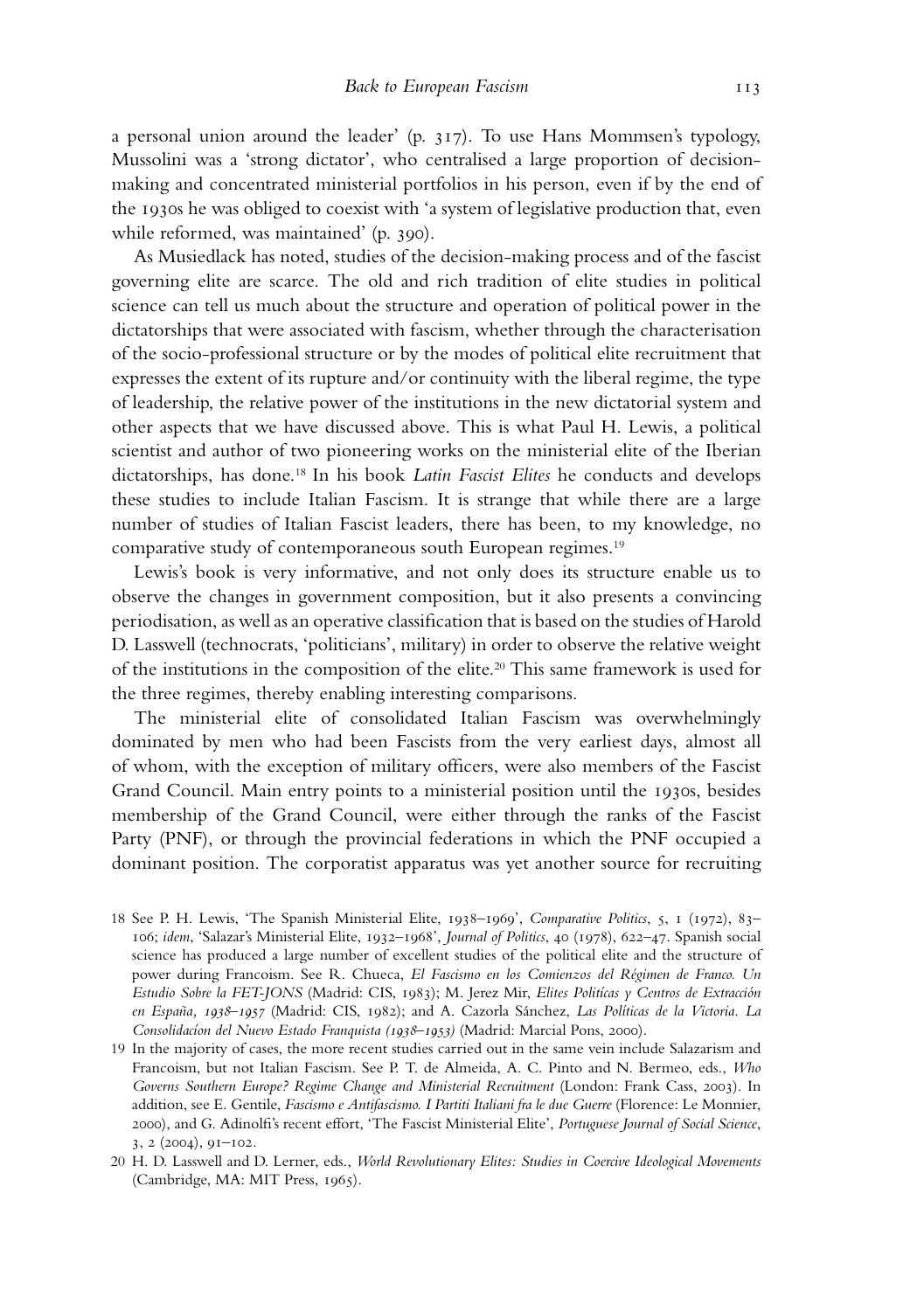the ministerial elite, and one that came to dominate during the second half of the 1930s. The least significant recruiting ground was the civil service, and the very few who took this route still had to be vetted by the various Fascist organisations that were involved in public administration.

Reshuffles of the ministerial elite were common practice, and it was rare for any minister to serve more than three years. Mussolini tended to accumulate ministries for his own person, and at times was responsible for up to six portfolios. Il Duce was inclined to place loyal Fascists he could trust in the important interior and foreign ministries, but he remained wary of the PNF's power, subordinating it to his control and limiting its access to the state. The claim that the ministers 'were only technical collaborators with the head of government' was progressively promoted, although this does not mean that an exclusively bureaucratic career had somehow been transformed into a preferential route to ministerial office. Lewis's study confirms Emilio Gentile, who showed that the 'political faith that had been demonstrated through an active membership of the PNF, and by obedience to the Party's orders, always prevailed over the principle of technical competence', in the selection of the elite.<sup>21</sup> The Fascist Party and its parastatal organisations were to remain determining factors in access to a ministerial career, even when the power of the ministries was limited by the dictator and the single party.

Not surprisingly, 'Salazar's Portugal went to the opposite extreme', with a cabinet that was dominated by technocrats, and Franco was somewhere in the middle (p. 180). What is interesting in Lewis's study is that it illustrates quite well the greater weight of the PNF in the selection of the elite, the rapid abandonment of the coalition character of the fascist governments and a more centralising type of leadership. As Lewis states, 'more than Franco or Salazar, he (Mussolini) ran a one-man show' (p. 184). The relatively large number of Fascist ministers without a university education (21.8 per cent) also illustrates the greater predominance of political activists, compared with the social and professional elitism that was later more apparent in Salazar's and Franco's dictatorships, although it would be an exaggeration to state that 'Mussolini's brand of fascism was the most anti-establishment' (p. 193).

At the end of *The Anatomy of Fascism* Paxton assesses the 'fascist revolution' regarding the relationship between programme and praxis: 'In no domain did the proposals of early fascism differ more from what fascist regimes did in practice than in economic policy' (p. 145). Thus there was little anti-capitalism and a largely intact social structure. However, this was different with regard to the 'totalitarian' control of civil society. Paxton is perhaps being a little excessive when he states that the 'fascist regimes tried to redraw so radically the boundaries between private and public that the private sphere almost disappeared' (p. 144). However, it seems obvious that this is an area in which the fascists differed from the other right-wing dictatorships of the period. As Musiedlack has noted, it was necessary to wait for several years before the historiography was able 'to see the fascist party that, in 1942, had a membership of

21 Gentile, *Fascismo*, 240.